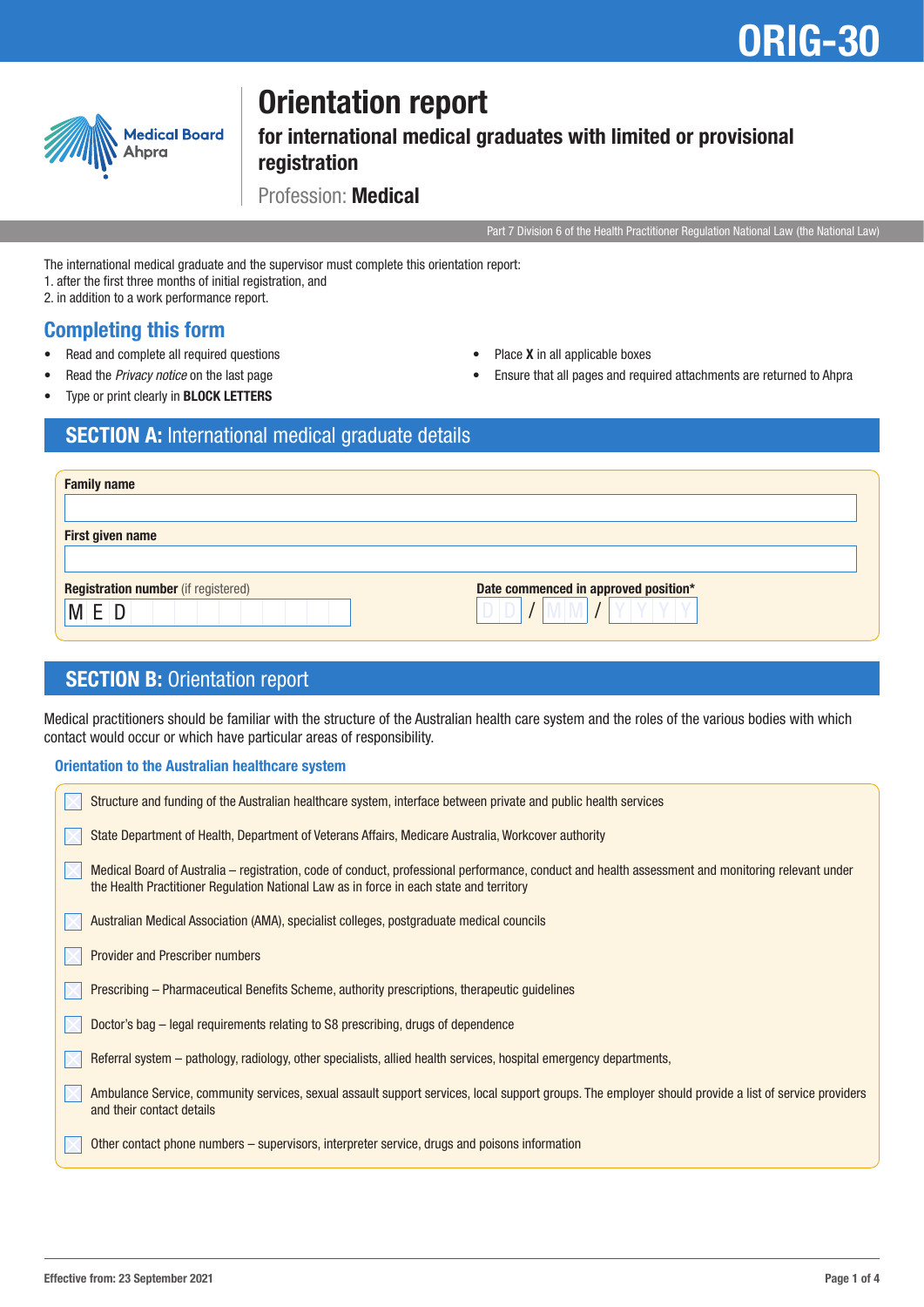| <b>Orientation to the hospital/practice</b>                                                                                |  |  |
|----------------------------------------------------------------------------------------------------------------------------|--|--|
| Policy and procedures manual — including infection control, patient confidentiality, clinical records, complaint processes |  |  |
| IT systems for example prescribing, pathology and radiology ordering and reporting                                         |  |  |
| Infection control                                                                                                          |  |  |
| Occupational health and safety                                                                                             |  |  |
|                                                                                                                            |  |  |
| Orientation to legislation and professional practice                                                                       |  |  |
| Legislative framework governing practice in state or territory, including the Coroner's Act                                |  |  |

| Mental health legislation |  |
|---------------------------|--|
|---------------------------|--|

- $\sqrt{\phantom{a}}$  Mandatory reporting suspected child abuse
- Patient rights and responsibilities, patient complaints  $\mathbb{M}$
- Patient consent and adolescent autonomy
- Access to health/medical records
- Litigation and indemnity  $\mathsf{I}\mathsf{X}$
- Organ transplantation

#### Professional development

Medical education and training  $\boldsymbol{\nabla}$ 

- Access to clinical publications
	- Australian Medicines Handbook, therapeutic guidelines, relevant college guidelines, Cochrane Library

#### Cultural diversity and social context of care

| <b>Cultural awareness and respect</b>                                                         |
|-----------------------------------------------------------------------------------------------|
| Australian society, including multiculturalism, the status of women, children and the elderly |
| Aboriginal and Torres Strait Islander culture                                                 |
| Domestic violence                                                                             |
| Drug seeking patient                                                                          |
| Doctor/patient relationship                                                                   |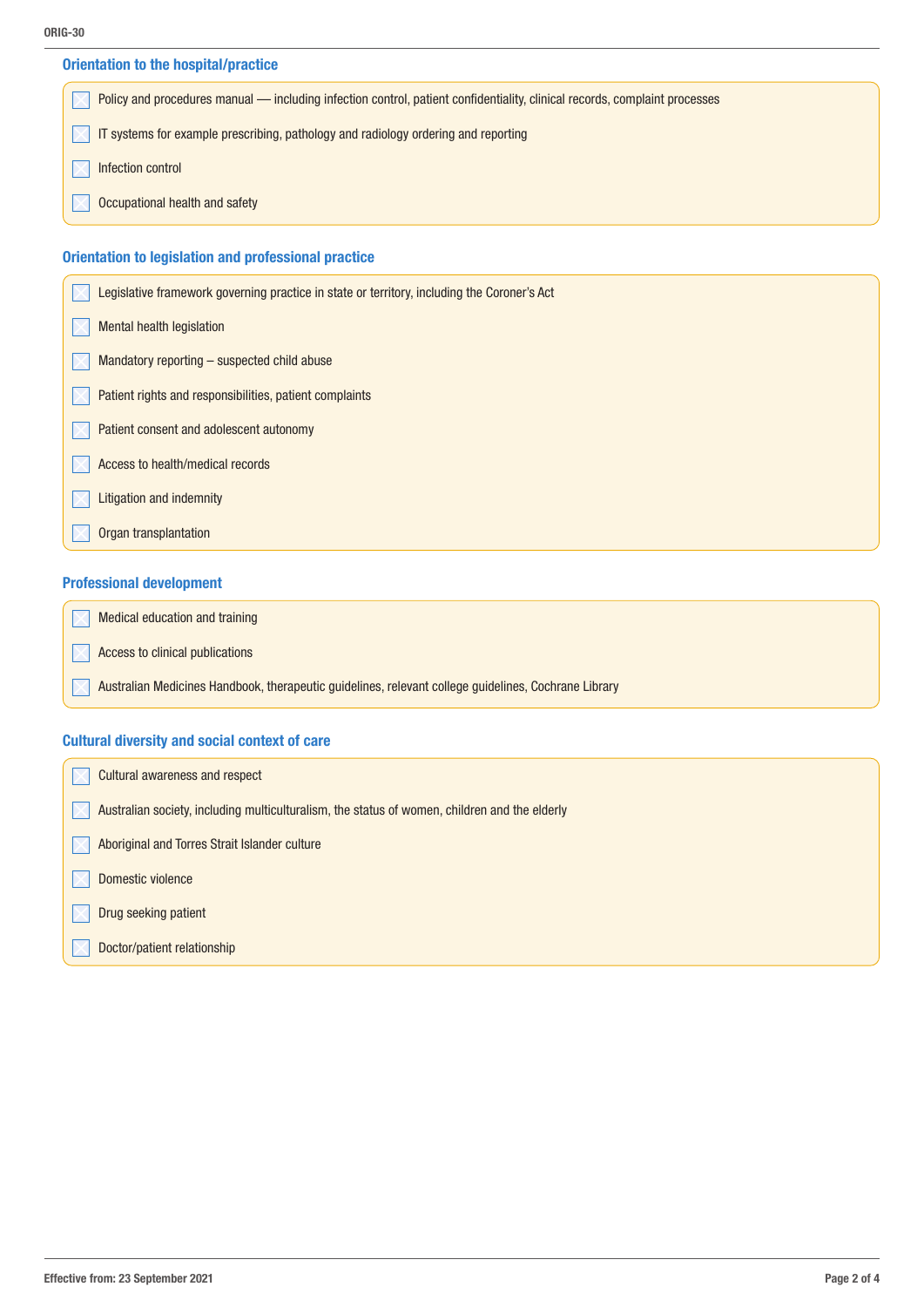#### Other topics included in initial orientation:

## **SECTION C: Signatures**

By signing this form, you confirm that you have read the *Privacy notice* on the final page of this form. Ahpra's privacy policy explains how you may access and seek correction of your personal information held by Ahpra and the Board, how to complain to Ahpra about a breach of your privacy and how your complaint will be dealt with. This policy can be accessed at www.ahpra.gov.au/privacy.

| Name of IMG | Signature of IMG |
|-------------|------------------|
| Date        |                  |
|             |                  |

| Name of principal supervisor | Signature of principal supervisor |  |
|------------------------------|-----------------------------------|--|
|                              |                                   |  |
| Date                         |                                   |  |
|                              |                                   |  |
|                              |                                   |  |

#### If relevant, co-supervisor's signatures

| Name of first co-supervisor | Signature of first co-supervisor |  |
|-----------------------------|----------------------------------|--|
| Date                        |                                  |  |

| Name of second co-supervisor | Signature of second co-supervisor |  |
|------------------------------|-----------------------------------|--|
|                              |                                   |  |
| Date                         |                                   |  |
|                              |                                   |  |
|                              |                                   |  |
|                              |                                   |  |

| Name of third co-supervisor | Signature of third co-supervisor |
|-----------------------------|----------------------------------|
| Date                        |                                  |